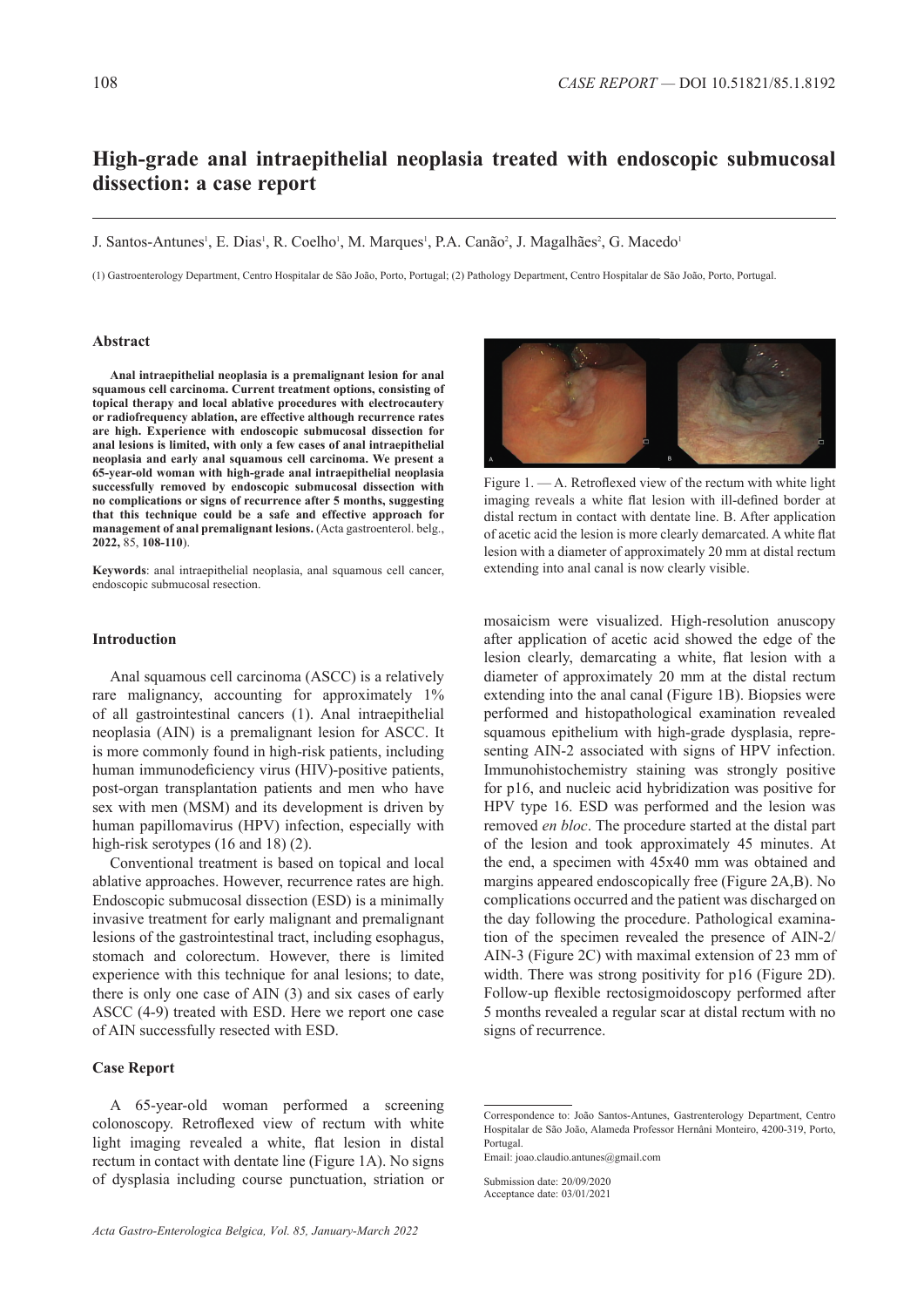

Figure 2. — The resected specimen obtained after endoscopic submucosal resection is shown. A. ESD ulcer at the end of the procedure. C. Histologically, the lesion is characterized by near full-thickness immaturity, irregular polarity and mitotic figures (HE, 200x). D. Strong and diffuse nuclear and cytoplasmic p16 positivity (p16, 200x).

## **Discussion**

AIN is a dysplastic growth of squamous epithelial cells in the transition zone of the anal canal and is a clinically important premalignant lesion with high rate of progression to ASCC if left untreated (10). Its development is driven by HPV infection, especially with high-risk subtypes 16 and 18, which are estimated to be responsible for 80-90% cases of ASCC. HPV-related squamous epithelial dysplasia is currently classified into low-grade or high-grade squamous intraepithelial lesion (LSIL or HSIL, respectively). In anal canal, LSIL correlates with AIN-1 and HSIL correlates with AIN-2 and AIN-3. Although ASCC is relatively rare, incidence rates have been steadily increasing, especially among certain high-risk populations which are predisposed to HPV infection, including HIV-positive patients, highrisk sexual behavior (MSM, receptive anal intercourse or history of multiple sexual partners), post-organ transplantation patients or history of HPV-mediated genital cancers. (2,11)

Diagnosis is made from cytology or biopsy. If cytology is positive for LSIL or HSIL, then patients should be referred for formal biopsy, usually performed via high-resolution anoscopy following application of acetic acid which will cause dysplastic cells to be more visible compared with surrounding tissue. Screening is controversial. Low-risk individuals are not routinely screened given the low incidence of AIN and anal cancer. For high-risk individuals, however, infectious disease societies recommend yearly surveillance for HIV-positive patients (especially those who are MSM or have a history of cervical cancer) and every 3-6 months for those with low- or high-grade AIN. The optimal screening tool is debated. Cytology has a high falsenegative rate, however high-resolution anoscopy has higher costs and less availability. A quadrivalent vaccine for HPV types 6, 11, 16 and 18 may represent an effective primary prevention tool. Currently, management strategies include surveillance and interventional strategies. These include topical therapy (trichloroacetic acid, 5-fluorouracil or imiquimod) or local ablative therapy with electrocautery or radiofrequency ablation. Topical therapy is generally well tolerated and has reasonable efficacy, although a substantial portion of patients will not respond and others will recur. Local ablative procedures are also reasonably well tolerated, however, recurrence rates are also significant (especially among HIV-positive patients) leading to repetitive treatment sessions and need for long-term surveillance. Surgical excision is no longer recommended for AIN, since it is associated with significant morbidity (risk of stenosis or fecal incontinence) and patients can still have recurrences. (2,11)

ESD is a minimally invasive approach that has demonstrated safety and effectiveness in the treatment

| Age | <b>Sex</b> | Form               | <b>Size</b>     | Color    | <b>Type of lesion</b> | <b>Stage</b>     | <b>HPV</b>    | No recurrence    | Reference |
|-----|------------|--------------------|-----------------|----------|-----------------------|------------------|---------------|------------------|-----------|
| 65  | F          | Flat               | $20 \text{ mm}$ | Whitish  | <b>AIN</b>            | <b>Tis</b>       | $^{+}$        | $5 \text{ mo}$   | Our case  |
| 39  | F          | Flat               | $10 \text{ mm}$ | Reddish  | <b>AIN</b>            | <b>Tis</b>       | $^{+}$        | $16 \text{ mo}$  | (3)       |
| 66  | M          | Slightly elevated  | $25 \text{ mm}$ | Whitish  | <b>SCC</b>            | <b>Tis</b>       | $^{+}$        | $5 \text{ mo}$   | (4)       |
| 66  | F          | Slightly elevated  | $15 \text{ mm}$ | Whitish  | <b>SCC</b>            | <b>Tis</b>       | $^{+}$        | $12 \text{ mo}$  | (5)       |
| 71  | M          | Slightly elevated  | $25 \text{ mm}$ | Whitish  | <b>SCC</b>            | <b>Tis</b>       | $^{+}$        | 19 <sub>mo</sub> | (5)       |
| 70  | F          | Slightly elevated  | $10 \text{ mm}$ | Whitish  | <b>SCC</b>            | T <sub>1</sub> a | Not available | $23 \text{ mo}$  | (6)       |
| 89  | F          | Slightly elevated  | $15 \text{ mm}$ | Whitish  | <b>SCC</b>            | <b>Tis</b>       | Not available | $15 \text{ mo}$  | (7)       |
| 66  | M          | Elevated           | $12 \text{ mm}$ | Whitish  | <b>SCC</b>            | Tis              | Not available | $23 \text{ mo}$  | (7)       |
| 82  | F          | Slightly depressed | $30 \text{ mm}$ | Whitish  | <b>SCC</b>            | T <sub>1</sub> b | Not available |                  | (8)       |
| 60  | F          | Flat               | $20 \text{ mm}$ | Brownish | <b>SCC</b>            | <b>Tis</b>       | Not available | $3 \text{ mo}$   | (9)       |

Table 1 — **Previous case reports of ESD for premalignant and early malignant lesions of the anal canal**